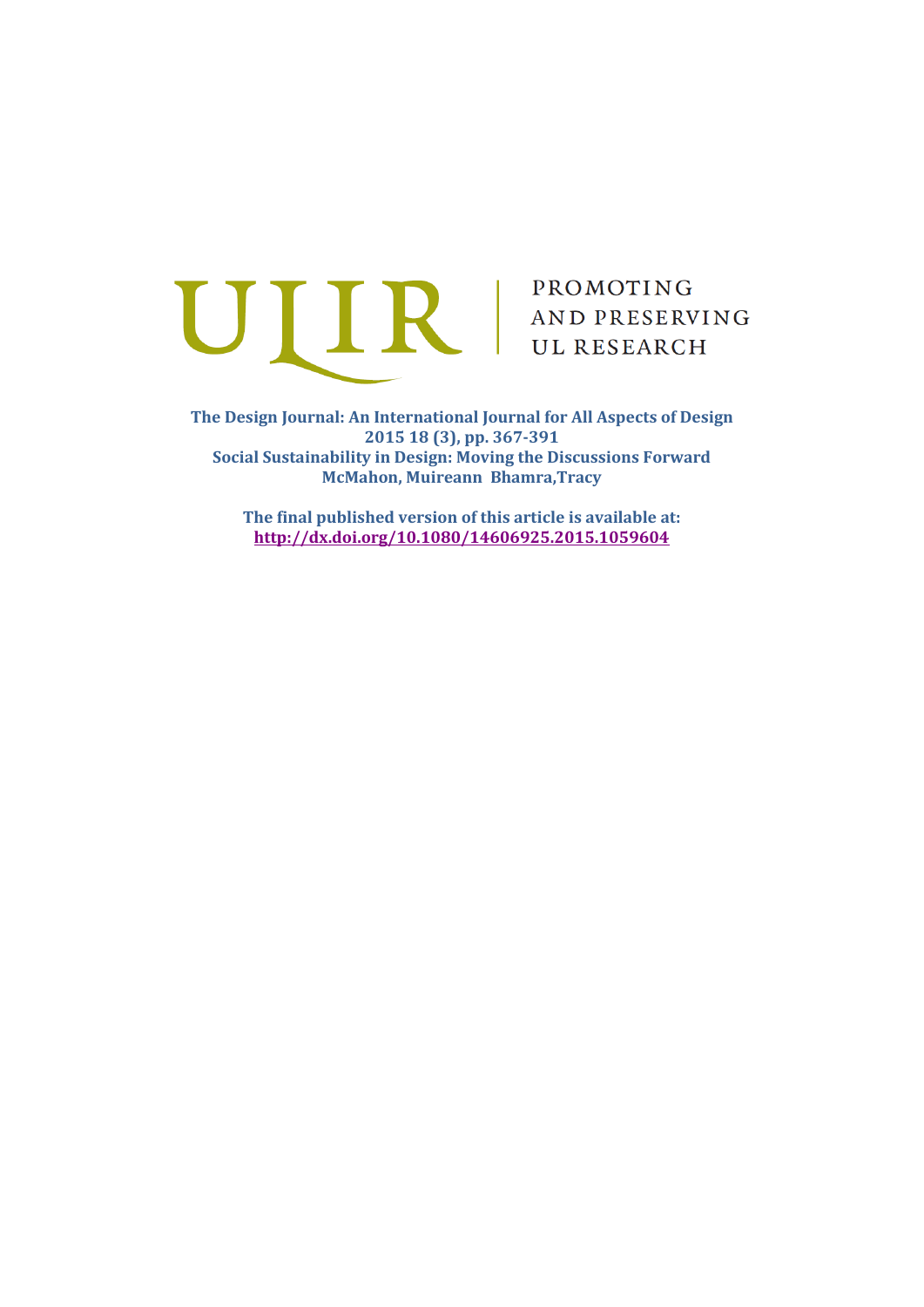# Social Sustainability in Design: Moving the discussions forward. Introduction

The emphasis in sustainability, to date, has tended to be placed on economic and environmental issues, as these are tangible, measurable and in some respects the 'lowest hanging fruit' to address [\(Woodcraft et al., 2011\)](#page-20-0). First published in a 1999 OECD expert workshop, and becoming more prevalent in the contemporary Sustainable Development [SD] debate, is the need to shift the balance between economics and environment to include more social and human concerns [\(OECD, 2000\)](#page-20-1). Social sustainability, although not clearly defined or agreed upon, is often where all the indefinable elements of SD are placed [\(Findeli, 2008\)](#page-19-0).

The majority of literature describes the social, often 'unquantifiable', elements of Sustainable Design to mean issues of health and safety, equity, human rights, social entrepreneurship, governance and corporate responsibility, consumption habits and efficiency [\(The Designers](#page-20-2)  [Accord, 2010\)](#page-20-2). Lilley has distilled Social Sustainability to include the softer agendas of *'personal responsibility, equitable distribution of social capital, meeting basic needs, quality of life, health, well-being and happiness, democratic participation, trusting, harmonious and cooperative behaviour and preserving social and cultural dynamism'* [\(Lilley, 2007,](#page-19-1) [Lilley, 2009\)](#page-19-2). This can be further expanded to include history, traditions, dialogue, equity in expressing ideas, cultural diversity, ethics, collective and personal responsibility, satisfying physical and social needs, compromise, accountability, self-fulfilment and altruism [\(McKenzie, 2004,](#page-19-3) [Willard et al., 2010,](#page-20-3) [Nagel et al., 2012,](#page-19-4) [Woodcraft et al., 2011\)](#page-20-0). Behind this 'laundry' list, however is the common belief in all descriptions of social sustainability, that the human being is tasked with facilitating the problem-solving process (Klein 2009).

Arguments and discussions around the classic Brundtland definition for Sustainability suggest that it offers no practical path forward or suggestions of how to achieve the balance between the three tenets comprising sustainability [\(Dewberry, 2011,](#page-19-5) [McKenzie, 2004,](#page-19-3) [Griggs et al., 2013\)](#page-19-6). Difficulties arise as social issues tend to change more dramatically between locations, people and cultures, than do the environmental and economic issues [\(Casimir and Dutilh, 2003\)](#page-18-0). Like the notion of social impacts in Sustainable Development, the idea of social sustainability in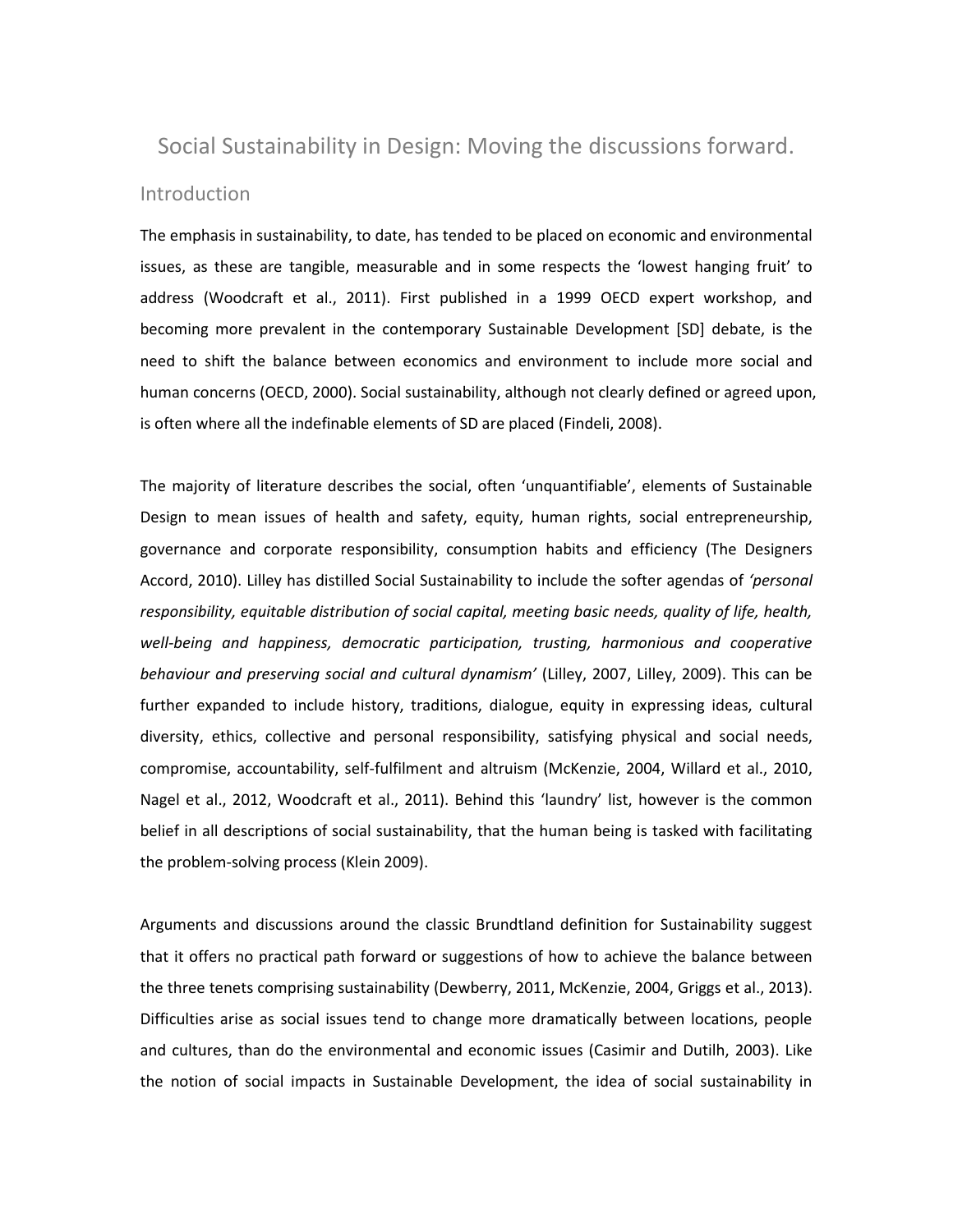design often presents more problems than it resolves. Social and human behaviours are intangible, unpredictable and difficult to control, ergo, difficult to change [\(IDEO, 2008,](#page-19-7) [OECD,](#page-20-1)  [2000\)](#page-20-1). Although recognised as a difficult but necessary task, the inclusion of social aspects in any agenda leads to immeasurable elements that resultantly warrant the title of 'wicked' problems. These complex challenges present an opportunity for design as the solutions for sustainability must be creative and innovative if they are to generate any impact. Fortunately, design can offer this creative platform as it is the convergence of science, technology and the arts [\(Sotamaa,](#page-20-4)  [2009\)](#page-20-4).

## 1 Moving Forward

Alongside the dearth of a definition there is also a lack of discussion on how to practically implement social sustainability in design. Within this relatively new field the emphasis must be on agreeing definitions and measurement in an effort to build understanding and consensus [\(McKenzie, 2004\)](#page-19-3). Despite the growing interest in sustainability we have yet to map and identify the competencies needed to achieve it in any real way [\(Dilnot, 2009\)](#page-19-8). Several authors have begun to identify the competencies for Sustainability education [\(Wiek et al., 2011,](#page-20-5) [Wals, 2010,](#page-20-6) [Barth et al., 2007\)](#page-18-1). These however still lie in the realm of theoretical discourses and so the next steps must be to explore methods of bridging the gap between theory and practice.

# 2 Identifying social sustainability in design through a Delphi study

Given the lack of a consensual definition for social sustainability within design, there was an apparent need to connect the gaps in literature with a clear understanding of what social sustainability means to design whilst also identifying the competencies necessary to effectively implement it through design work. These answers needed to be generated by as wide a variety of voices and perspectives as possible, particularly those practising in the field [\(Clayton, 1997a\)](#page-18-2). The logistics of gathering these varied opinions from experts around the globe however could prove to be a difficult and complex task. Fortunately, after exploring a variety of research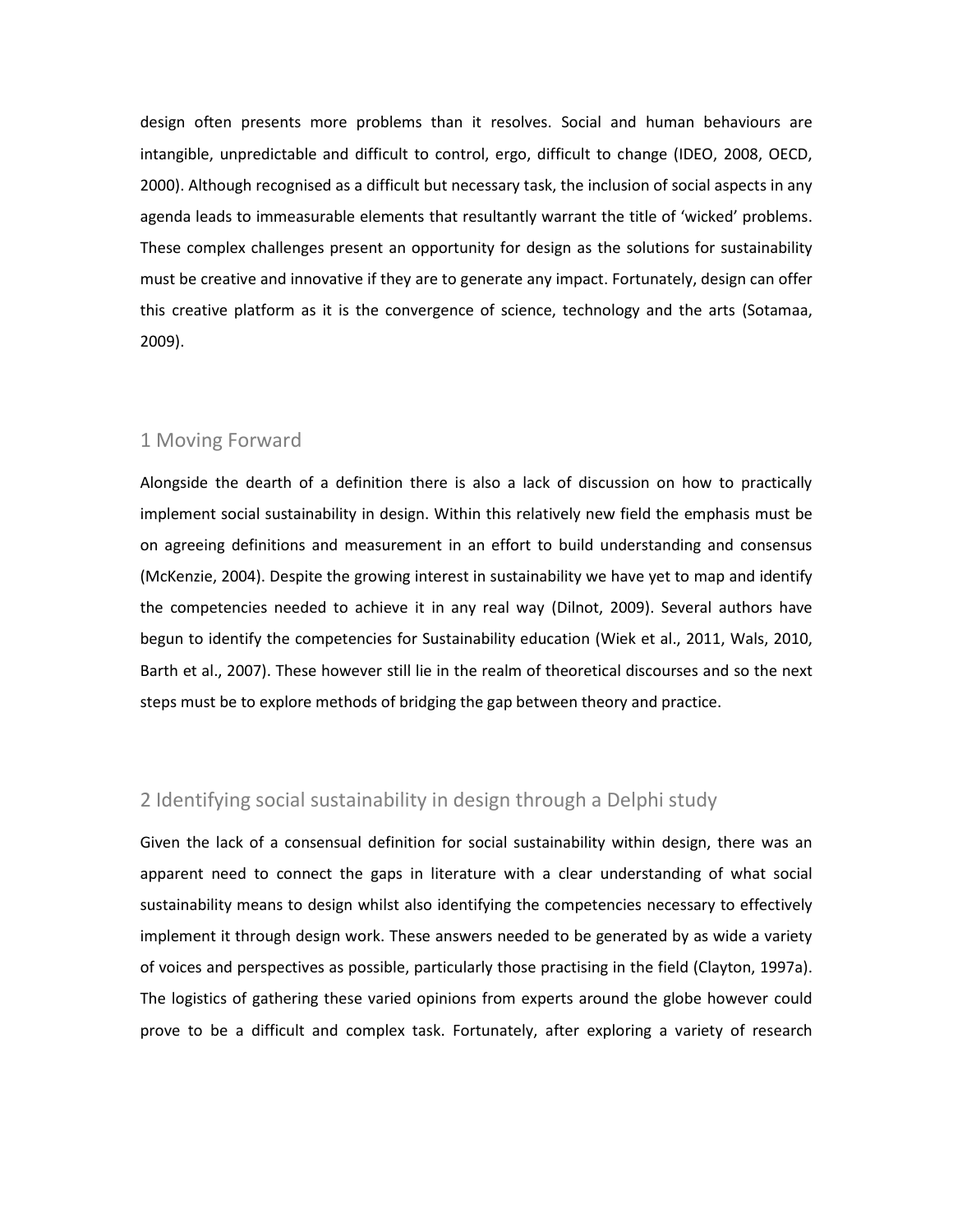methods the Delphi method<sup>1</sup> was identified as an appropriate technique for harnessing international expertise without the need for travel [\(Cohen et al., 2000,](#page-18-3) [Landeta, 2006,](#page-19-9) [Martin et](#page-19-10)  [al., 2008\)](#page-19-10).

By collating the written responses of a group of experts consensus can be achieved on an area or where there is incomplete knowledge [\(O'Neill et al., 2009,](#page-19-11) [Skulmoski et al., 2007,](#page-20-7) [Landeta,](#page-19-9)  [2006,](#page-19-9) [Wicklein, 1993\)](#page-20-8). The Delphi method allows for a group of individuals, related by discipline, to collectively deal with and develop causal relationships in complex social problems [\(Linstone](#page-19-12)  [and Turoff, 2002\)](#page-19-12). It is also useful when a problem doesn't '*lend itself to precise analytical techniques but can benefit from subjective judgements on a collective basis'* [\(Ibid\)](#page-19-12). It is seen as an efficient tool for problem-solving by gathering together data not accurately known or available [\(Skulmoski et al., 2007,](#page-20-7) [O'Neill et al., 2009\)](#page-19-11). Using an iterative process (comprising two to three rounds), the method amalgamates the perspectives of the expert panel under one combined outcome [\(O'Neill et al., 2009\)](#page-19-11). Continuous feedback between each of the rounds ensures that a valid consensus can be agreed upon with which all the experts are comfortable (Landeta 2006).

## 3 Planning the study

 $\overline{\phantom{a}}$ 

The first step in planning the study was to compile a list of experts. This is arguably the most important step in the process, as the choice and participation of the experts determines the quality of the outcomes [\(Okoli and Pawlowski, 2004\)](#page-20-9). A Knowledge Resource Nomination Worksheet [KRNW] was compiled [\(Miaskiewicz and Kozar, 2011\)](#page-19-13) and the nominated experts were divided into three relevant fields.

- $\rightarrow$  Academics (particularly in product/industrial design with expertise in Sustainability);
- $\rightarrow$  NGO's (involved in Design for Social Impact and design projects);
- $\rightarrow$  Design Practitioners (those working professionally in the design industry with a focus on Sustainability or Responsible Practice).

 $^1$  The Delphi Method consists of a group of expert responding to a series of questionnaires over at least two rounds of questioning. In between each round the responses are collated, analysed and fed back to the panel by the researcher LINSTONE, H. A. & TUROFF, M. (eds.) 2002. *The Delphi Method: Technique & Applications,* Boston: Addison-Wesley Publishing.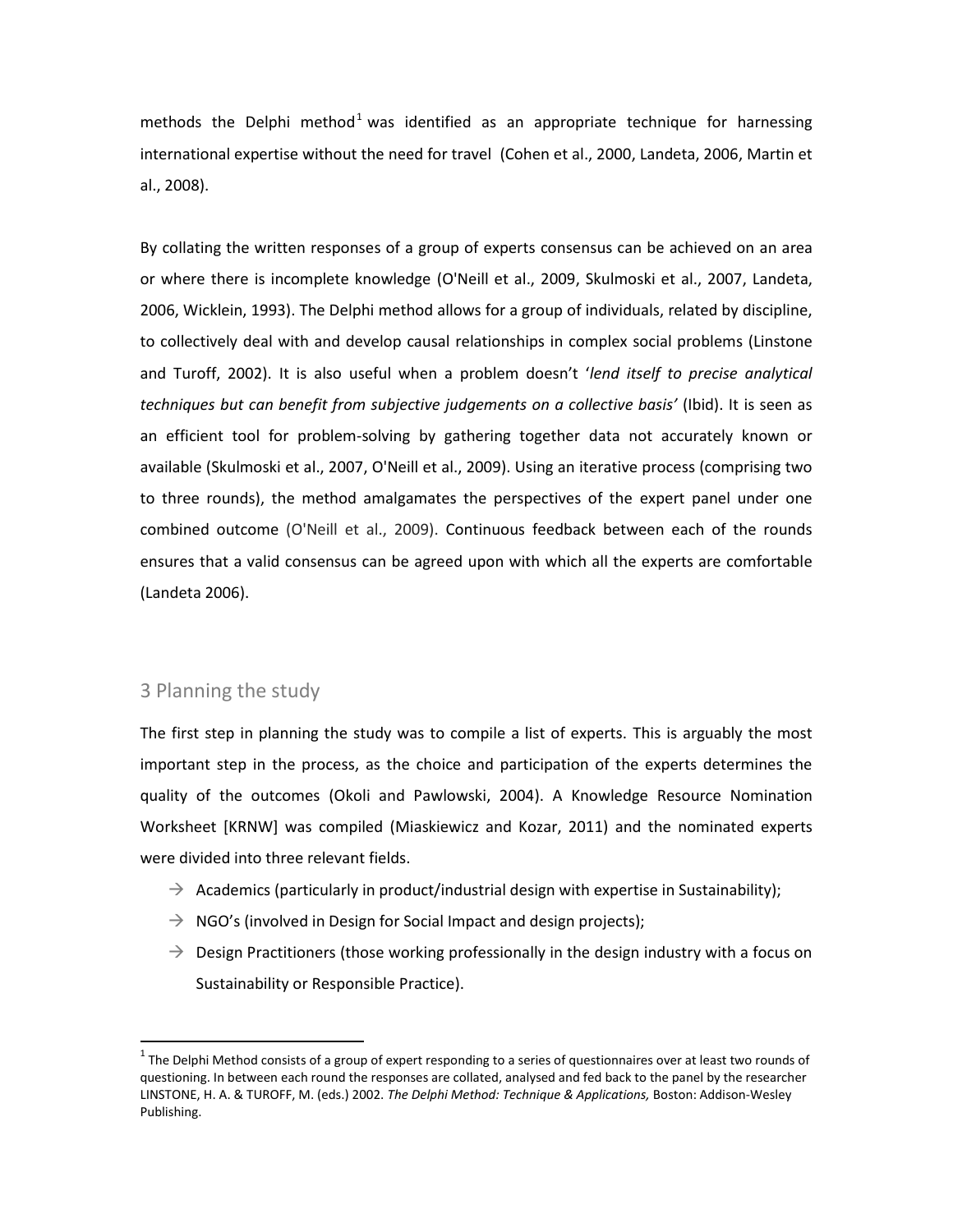These categories were decided upon based on collating a panel of experts who could make an effective contribution to the development of a definition [\(O'Neill et al., 2009,](#page-19-11) [Okoli and](#page-20-9)  [Pawlowski, 2004\)](#page-20-9). The criterion for selection was based on the experience of the expert in the area of Sustainable Design (a minimum of five years) and their prior knowledge of Sustainability relating to one or more of the three fields. Because of this prior knowledge choosing a random selection of experts was not considered [\(O'Neill et al., 2009\)](#page-19-11).

A small number of experts, known to the researcher, were contacted first and they were asked to nominate more experts, employing the 'snowball effect' [\(Skulmoski et al., 2007\)](#page-20-7). An initial panel of thirty three experts were contacted [\(Clayton, 1997b\)](#page-18-4). The experts spanned a diverse range of international locations to provide for a global spread of the panel. Throughout the study, the identity of each of the experts was kept anonymous to the other participants. This was recommended to avoid 'competition' or conflict and to ensure the responses were impartial and based on the individual's opinion, without influence from others [\(Hsu and Sandford, 2007\)](#page-19-14).

#### 3.1 Ensuring success

The success of the study was dependent on a number of factors: choosing the correct experts with relevant expertise and who are willing to take part; timing; communication and clarity of information. To ensure success the first round content was sent on the day the experts were asked to participate to ensure no time elapsed between agreement to participate and commencement of the study. The experts were also provided with a context for the study so they would know the reasons why the study was being conducted and why their expertise was requested.

Gaining commitment from the experts required being up front about the premise for the study and the time required from the panellists. In order to ensure participation from the highest number of invited experts a brief over-view of the project was presented and the commitment expected from them explained in detail (timings- length of the study, time between rounds, duration of the questionnaires etc.). Twenty one of those who were initially contacted completed the first round of questions; the 63% (21 respondents from the initial 33) can be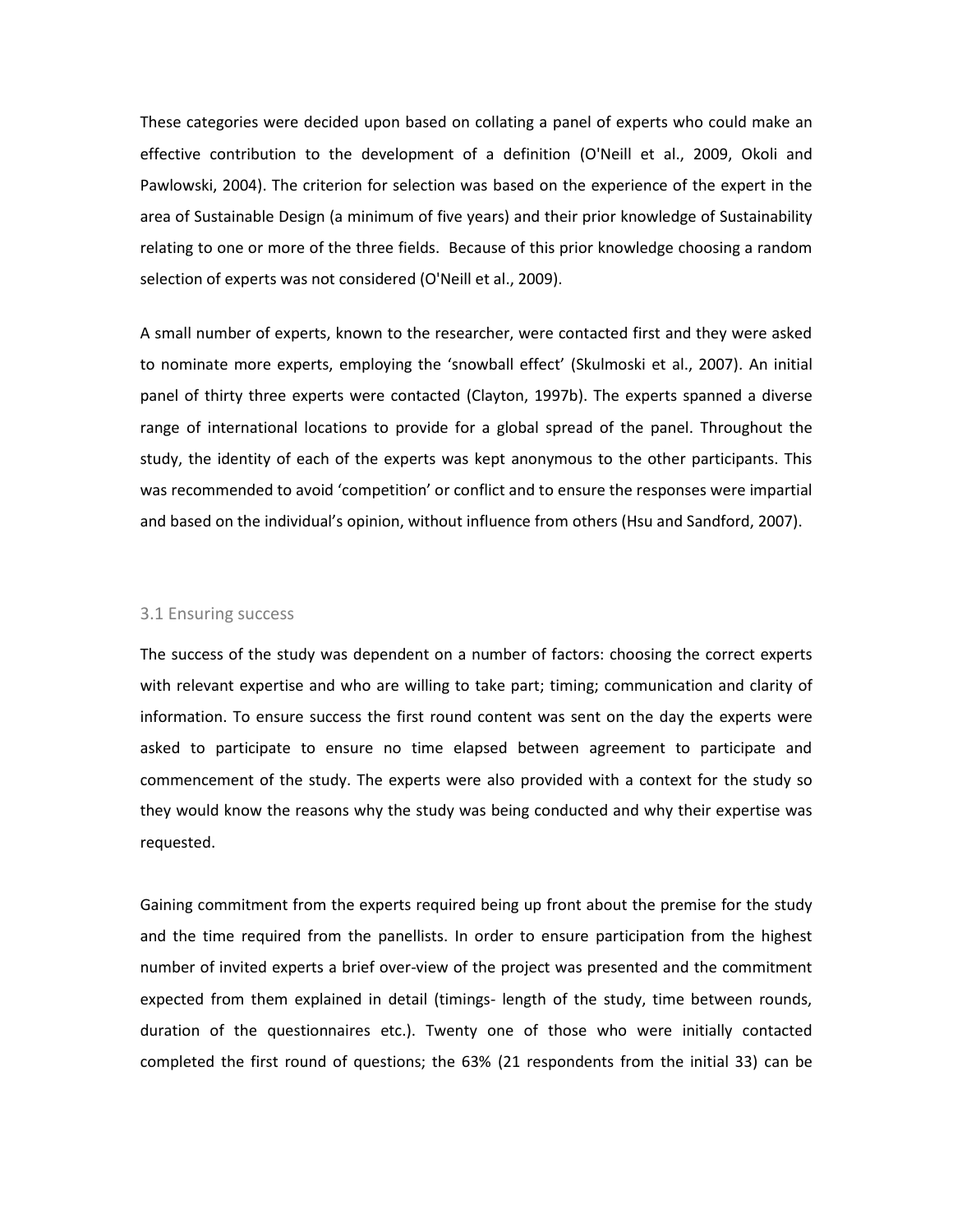claimed as a highly successful response rate. Further stability in the results was achieved with 19 (90%) of the original 21 experts completing the three rounds of the study.

Each round took approximately one-two months to complete, including collection, collation and analysis of the results. The entire study took 3 months from Round 1 to the final feedback; this according to Landeta is an average timeframe for Delphi studies [\(Landeta, 2006\)](#page-19-9). If there was a non-response the experts were contacted again and following this second contact all of the experts responded (Hsu and Sanford 2007). Feedback was provided between each round of the study so the participants could revise their opinions and add more depending on the outcomes from the previous rounds. This ensured the experts were invested in every round of the study (Landeta 2006).

Prior to sending out the material for each round the questionnaires were pre-tested on a small sample to try to eliminate any potential issues that may occur e.g. ambiguous interpretations, information gaps or any syntax mistakes [\(Landeta, 2006\)](#page-19-9). Email was used as the communication tool for the process, as this allowed for quick feedback and instant contact with the panellists irrespective of their locations. The iterative nature of the Delphi process, and the openness to deal with both consent and dissent added further rigour to the process and ensured researcher reflexivity was avoided. The researcher merely collating and analysed the results- the participants ultimately decided on the final statements.

#### 3.2 Dealing with the Data

 $\overline{\phantom{a}}$ 

The qualitative data from the responses across Rounds 1 and 2 were collated, organised and then analysed using three levels of coding: Open (preliminary codes were generated following a review of the responses); Axial Coding (reorganising the original codes into child and parent codes) and finally Consolidated Coding from which the cohesive definitions and amalgamated responses were formed [\(Gray, 2009\)](#page-19-15). The quantitative data was transferred onto spread-sheets and the means and frequencies of responses calculated<sup>2</sup>.

<sup>2</sup> The full analysis process and detailed results can be found in MCMAHON, M. 2013. *Designed from the inside out.* PhD, University of Loughborough.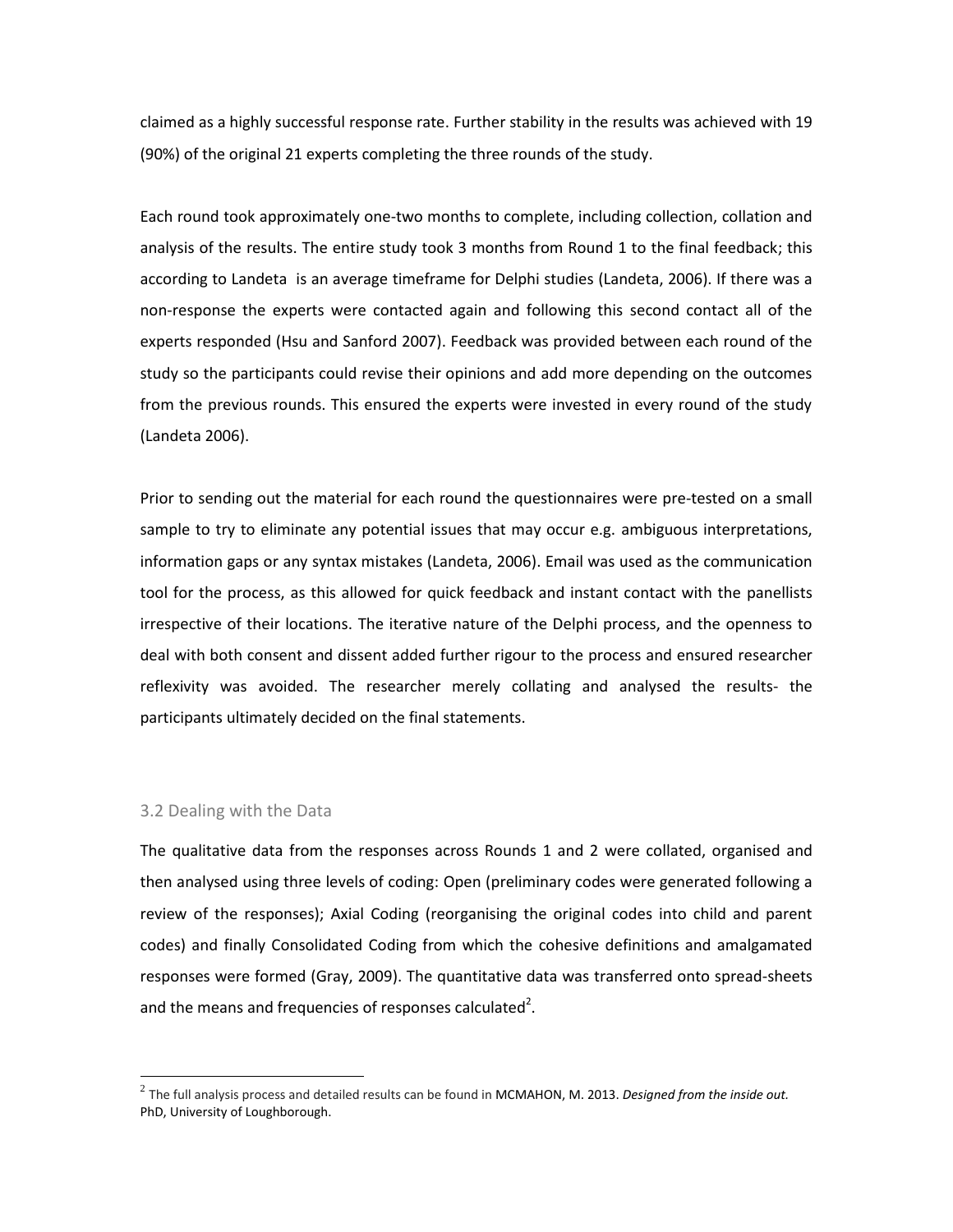# 4 Implementing the Study

# 4.1 Round 1

Round 1 comprised a semi-structured questionnaire with two sections. The modified Delphi method encourages a semi structured format with a narrower scope so the experts time is used efficiently, any ambiguities can be avoided while ensuring the most relevant and important topics are being dealt with from the offset [\(O'Neill et al., 2009\)](#page-19-11). The first section presented the experts with a list of 24 competencies, derived from the literature review. The experts were asked to:

- 1. **Rate the competencies listed (using a Likert scale<sup>3</sup> ), as you deem them to be important to Social Sustainability in design.**
- 2. **Rate your own degree of knowledge of the particular competency (high, medium or superficial).** The experts were asked to do this as a means of self-assessment, where their answers could be used to weight their responses to the perceived importance of the competency [\(Landeta, 2006\)](#page-19-9).
- **3. Provide any other competencies that you consider important (but are not on the original list).**

An open ended question formed the second part of the questionnaire. The panel was asked to respond to the open-ended question, **'What do you think Social Sustainability means to design?'**

# 4.2 Results of Round 1

### 4.2.1 Question 1

l

On average the experts had a high to medium level of knowledge of the competencies. The experts rated those competencies of which they had the most knowledge to be the most relevant. Definite trends emerged in the ranking of competencies. Similar competencies were marked as relevant and the majority of experts viewed the same competencies as having little or no relevance. This meant that the irrelevant competencies could be eliminated which resulted in five competencies being eliminated from the list (Accountability, Confidence, Judgement, Comparison and Investment). Following feedback from the panel on Question 1 two further competencies, 'Humility' and 'Humour' were both added to the list for Round 2.The

 $^3$  (1: Essential, 2: Desirable but not essential, 3: Slightly useful, 4: Irrelevant).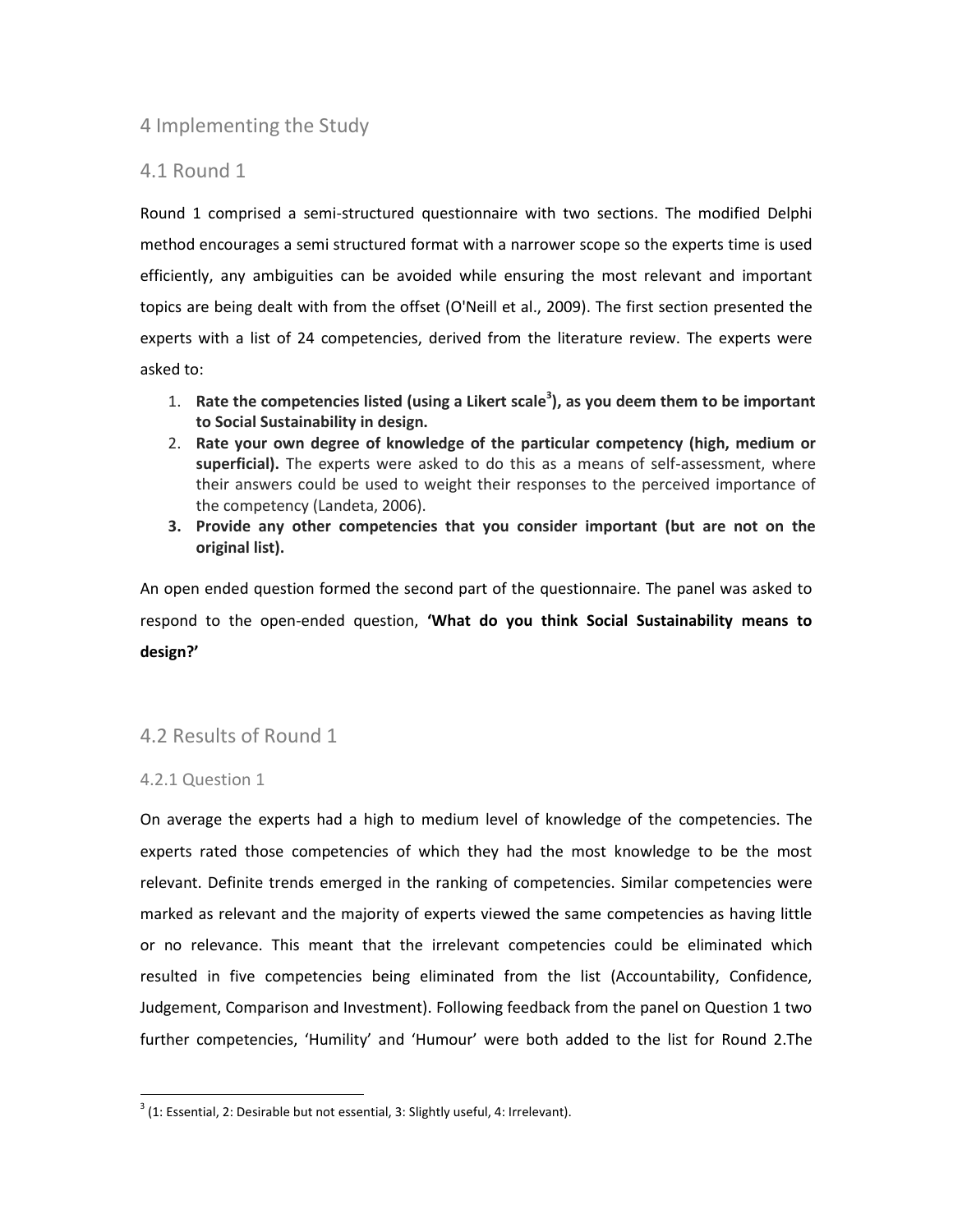# revised list of competencies was arranged into a visual diagram to be used for Round 2's questionnaire (Figure 4).

Figure 1: Framework of competencies for Social Sustainability in design [Rev.1]

#### 4.2.2 Question 2: 'What does social sustainability mean to design?'

The aim of Question 2 (open structure) was to find a common 'definition' for Social Sustainability for design that reflected the opinions and diversity of all of the experts. The responses from the experts were collated and coded (as described in 3.2). From this coding exercise a definition was extracted. This was revised and refined a number of times employing the various coding levels, and then sent for review by 2 independent experts to ensure clarity and coherency. It is important to note that although the definitions offered by the experts essentially dealt with the same topic the variety of voices and perspectives was mixed with each expert focusing their response on areas of importance to them and the context in which they worked. As such it was very important that each expert would hear his/her own voice in the definition as it moved closer toward consensus.

Figure 2: Social Sustainability in design construct [Rev.1]

#### 4.3 Issues arising from Round 1

Feedback from the panel (through emails) stated that they found the approach, and the topic, interesting and relevant. A number of issues were highlighted during the analysis phase which was corroborated through the email feedback from the panel experts. These changes greatly reduced the drop-out rate during the remainder of the study [\(Hsu and Sandford, 2007\)](#page-19-14). The four main issues that would impact on the subsequent round were:

**1.** Did people **interpret** competencies differently? Following comments on the Round 1 questionnaire some experts noted that it was difficult to complete the questionnaire, because there could be ambiguity in interpreting the competencies. Asking people to define what they meant, or understood, by the various competencies in the subsequent round would help to overcome this issue.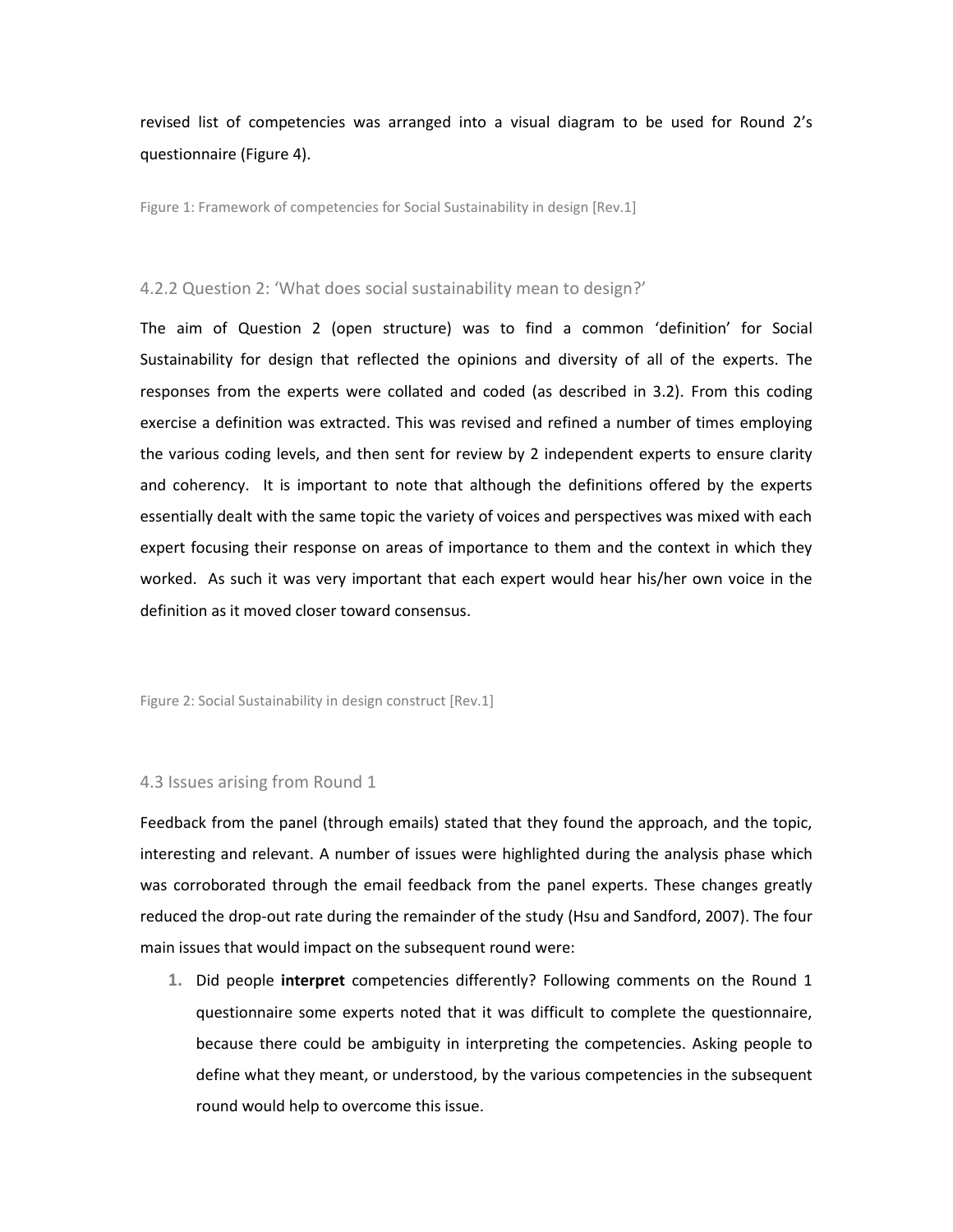- **2.** What are the definitions for the most important competencies? How would the experts **define** the competencies and most importantly how would they **manifest** in a designer practice? These questions come from wanting to move from rhetoric to action.
- **3.** Could the panel move closer to a consensual definition for Social Sustainability in design? In order to do this a working definition was provided to which the panel could **respond**, **comment** and **provide feedback on**. Some experts, following Round 1, commented that it would be more productive to have statements instead of openended questions. This way the feedback would be richer and more useful in moving towards consensus.
- **4.** Were the **voices** of the experts all audible in the 'definition' for Social Sustainability in design? Were they satisfied with the definition and could they **advocate** it in their profession? Have the experts any additional comments on the 'definition' in order to enrich and refine it?

# 4.4 Round 2

#### 4.4.1 Structure of Round 2

Round 2 served to clarify the issues arising from Round 1 and also to get feedback from the panel on the definition and framework of competencies collated from their responses. The questionnaire contained a brief background to remind the participants of the purpose of the study. The findings from Round 1 were explained, along with a short description of the methods used for collation and analysis of the responses. Providing feedback between rounds is a unique characteristic of the Delphi method and it serves to 'give back' to the panel [\(Clayton, 1997b,](#page-18-4) [Landeta, 2006\)](#page-19-9). This allowed the participants to understand the process and as a result, understand where and why decisions were made and from where the definition had come.

Firstly, the experts were asked to answer a few attitudinal questions to gauge their opinions on the working definition. By responding either '*Yes, No or Partially'* to the following 'opinion' questions: *Do you agree with this statement? Is your voice recognisable in the statement? Does the statement cover your views?* a quick overview of the consensus on the definition was provided. The experts were then asked to comment on the working definition, thus providing the opportunity to revise or change their own previous statements, based on the general findings [\(Martin et al., 2008,](#page-19-10) [Hsu and Sandford, 2007\)](#page-19-14).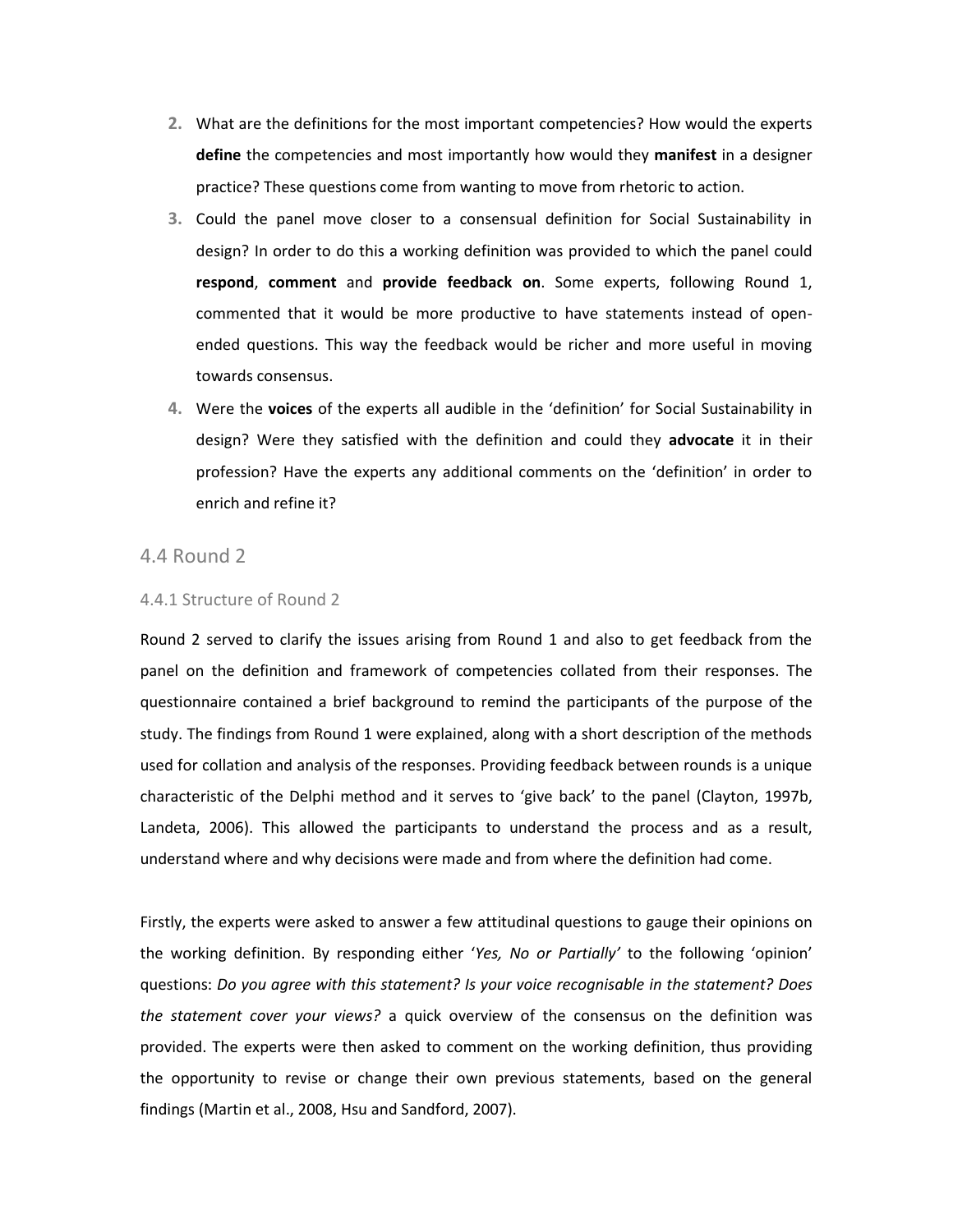In the Question 2 the experts were asked to choose three competencies from the list collated through Round 1. This choice was to be based on what the expert felt were the most important, relevant and realisable competencies within the context of educating for social sustainability in design. Observations from Round 1 highlighted that the experts' interpretation of the competency could vary hugely and unanimity needed to be sought to ensure the findings could be consensual. The experts were asked in Question 2 to briefly describe what they understood by the competency. It was hoped that at least one definition would be offered for each competency. However there was no way of ensuring this as the questionnaire was not intended to force the experts to define specific competencies, instead they had to choose the ones they felt most relevant.

#### 4.4.2 Analysis of data from Round 2

4.4.2.1 Question 1

With regard to the statement generated in Round 1, the response was predominantly positive. Figure 3 below shows the responses to the three attitudinal questions.

#### Figure 3: Expert responses on social sustainability statement from Round 1 (1=Yes; 2=Partially; 3= No).

Following the initial analysis (quantitative), it was decided to retain the main meaning and intent of the statement and to review the open-ended comments as well as the email feedback, and to make changes based on these. The feedback also indicated that the statement wasn't in fact a definition as it couldn't be taken as 'definitive', given the small sample size. One expert suggested re-terming the statement as a *Construct,* on which to base the current interpretation and understanding of social sustainability.

In their feedback some experts noted that the construct was pragmatic, others said it wasn't pragmatic enough (needing more action-oriented language) *'Design is not (only) characterised by a final result, but also by the process how to get there'* (Expert 9). It is important to note that agreement and disagreement are equally important at every stage of the feedback loop [\(O'Neill](#page-19-11)  [et al., 2009\)](#page-19-11). In order to find this balance the language of the entire construct was re-focused to be more 'doing' and action-oriented, moving away from abstract language.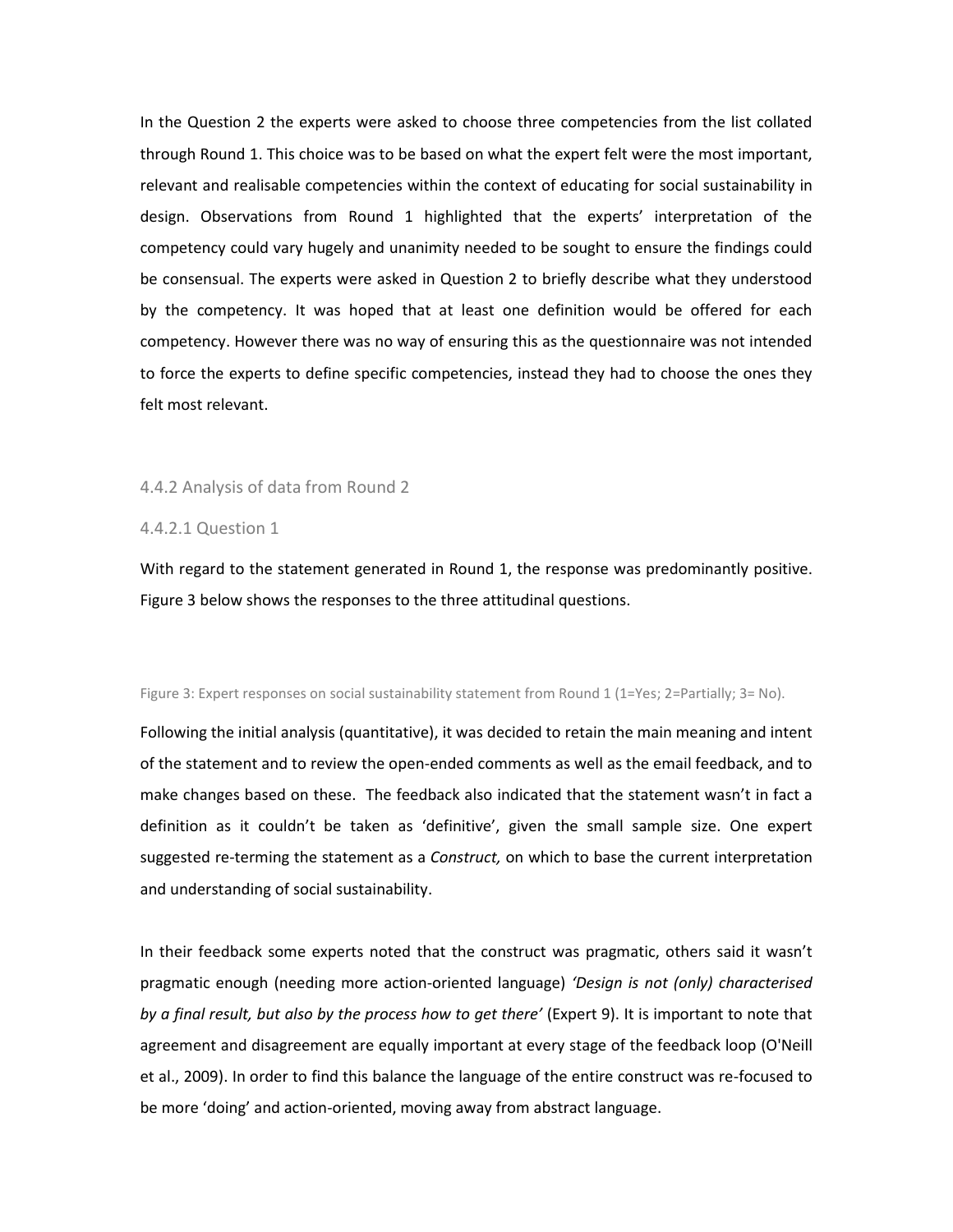It was important to recognise that the construct cannot solve every issue presented through the extremely complex and wicked problems associated with social sustainability. *'I think there is a danger of design by committee (remember the camel), that is the definition is trying to encompass everything. Maybe the questionnaire could be used not to define social sustainability but to inform your viewpoint'* (Expert 13)*.* Another expert noted that the definition might not be ambitious enough '*While designers are not solely responsible, they should overestimate the role they can play… (Designers are supposed to be mavericks, divergent thinkers, leaders, innovators and change makers)'* (Expert 14). A compromise needed to be found between being too ambitious and not recognising the important role the designer can play. The construct should provide designers with a way to begin to change their own practices and help influence others to do similar, thus moving the sustainable design agenda forwards. As such the construct would need to differentiate between socially sustainable design (the outcomes) and socially sustainable designing (the process). This would enable designers to make informed decisions as to where their views and individual practices lie within the sustainable design debate.

The last line of the statement was cause for comment '*Above all design must create fun, enjoyable and enriching experiences for PEOPLE'.* One expert observed that this might be reducing the practice of sustainability to too playful a role and as such diminish the potential impact '…*design is more than an experiential tool and while social impact design does need to be user-centric, there are many functions and purposes it fulfils that may have to do with systems change that go beyond the relationship with people'* (Expert 9). Also this statement, according to one respondent, was too anthropocentric again continuing '*… to put HUMAN needs at the forefrom [sic]'* (Expert 4). As a result the statement was revised to still include the 'humour' element, but to be less flippant. The final construct (Figure 6) was devised from the collation, analysis and interpretation of the expert panel responses.

Figure 4: Social Sustainability in design construct [Rev.2]

4.4.2.2 Question 2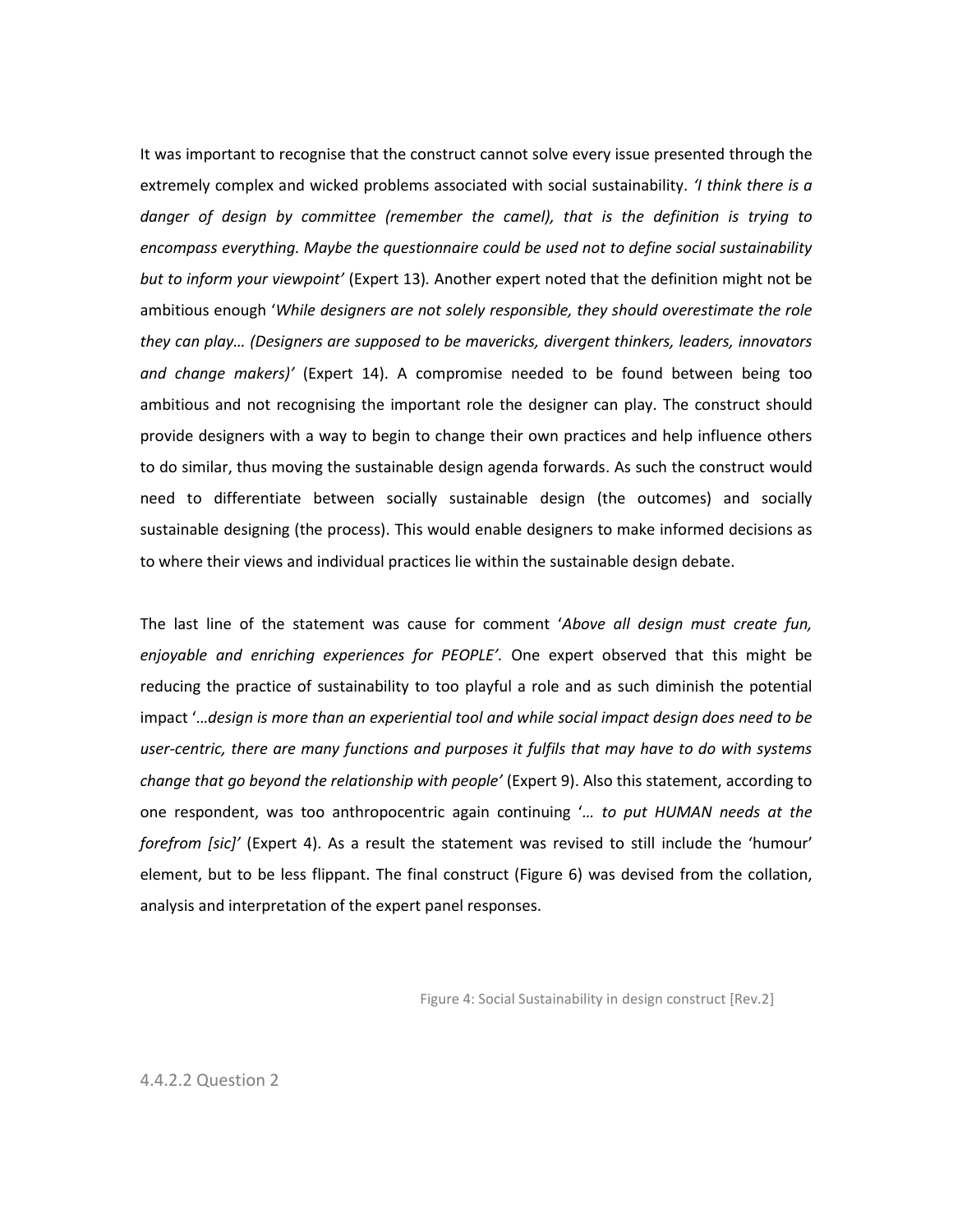From the responses to the competencies in Question 2 a clear trend was observed that rather than just defining the competency, the expert panel gave real, practical and considered ways to resolve the issues or to implement the competency. It was interesting to note that the competencies the experts chose, while they did correlate to the hierarchical ranking in Round 1, there were a number of competencies that had been ranked low in the previous round but were defined by over 25% of the experts. For example Empathy was ranked  $7<sup>th</sup>$  in Round 1, vet over 33% of the experts defined it in Round 2 and Engagement was chosen and defined by 28% (5) of the experts but it has ranked  $23^{\text{rd}}$  in Round 1.

Because the definitions went beyond rhetoric the experts began suggesting action in their language and content. One expert offered that the competencies could be used to move the practice of sustainable design forward '*I find the key themes (and sub words) very interesting and could build on those as a design language to shift the paradigm of the single bottom line'* (Expert 8).

Finally the competencies were arranged into a visual graphic to explain the connections between them. Three overarching competencies emerged from the definitions: Critical Thinking (green in [Figure 5\)](#page-11-0); Team-work (orange in [Figure 5\)](#page-11-0) and Social Interaction (blue in [Figure 5\)](#page-11-0). Certain competencies crossed over the three areas- these can be seen with two or three different outlines. New Processes, New Perspectives and Humour don't fall specifically into any one category and, as such, are categorised as overarching competencies that should be prevalent in all aspects.

<span id="page-11-0"></span>Figure 5: Framework of competencies for Social Sustainability in design [Rev.2]

#### 4.5 Round 3

Following the analysis of the answers from the previous round the results were compiled into the final framework of competencies deemed relevant to the development of social sustainability skills and capacities in design as illustrated in [Figure 5](#page-11-0) above. The definition of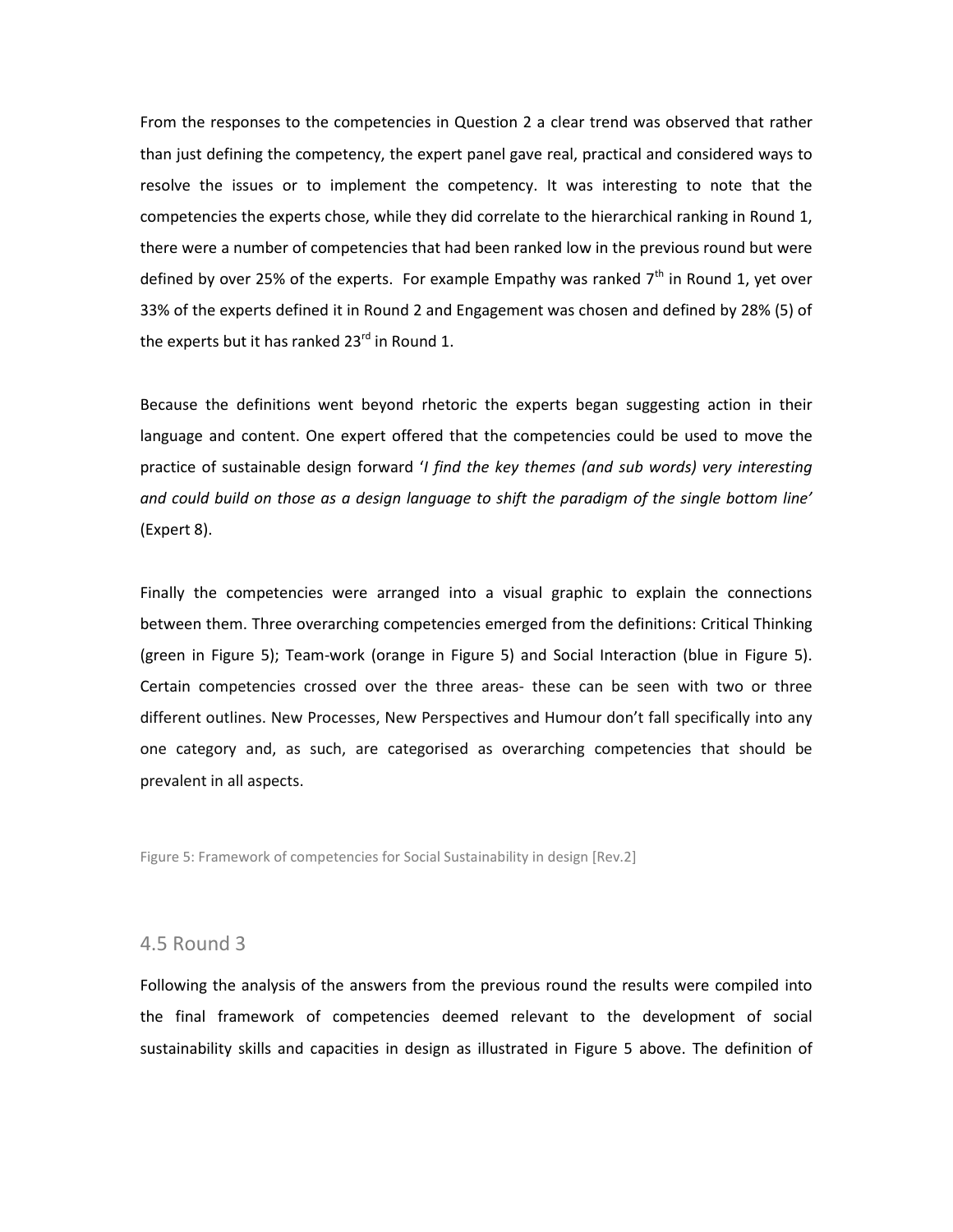social sustainability was re-categorised as a construct following the analysis phase as well as comments from the panel.

Both the construct and the framework were sent to the panel one more time for comment and feedback. The entire expert panel responded to the mail and the feedback was extremely positive for the final stage of the study. One expert noted that the dialogue and debate sparked amongst the panel might prove more valuable than the actual responses *'…that is do you need tidy definitions if you can get students and designers to consider the questions?'* [Email from Expert 13, 22.05.2012]. In the previous two stages, these discussions (between the expert and the researcher), which were conducted via email, were included anecdotally when the responses were being analysed. This led to the interpretation of the data stemming, not just from the data itself, but from the comments and observations that accompanied the responses. Richer results emerged as a consequence of the unsolicited additional input from the expert panel.

# 5 Discussion

#### 5.1 The Delphi Method

The Delphi method proved to be an extremely useful tool in this instance because it allowed access to a wide variety of design experts dispersed around the world to gather information which spanned diverse perspectives and opinions. It proved challenging at times dealing with the diversity as explanations often got 'lost in translation' across email and distance. This was particularly evident when language differences came into play. Fortunately, due to establishment of open communication channels from the offset, any issues were resolved quickly with follow-on emails and phone-calls where necessary.

A number of other positives of employing the Delphi technique emerged during each round, these included:

 $\rightarrow$  'Secrecy' the anonymity aspect allowed the experts to be upfront and honest with their feedback.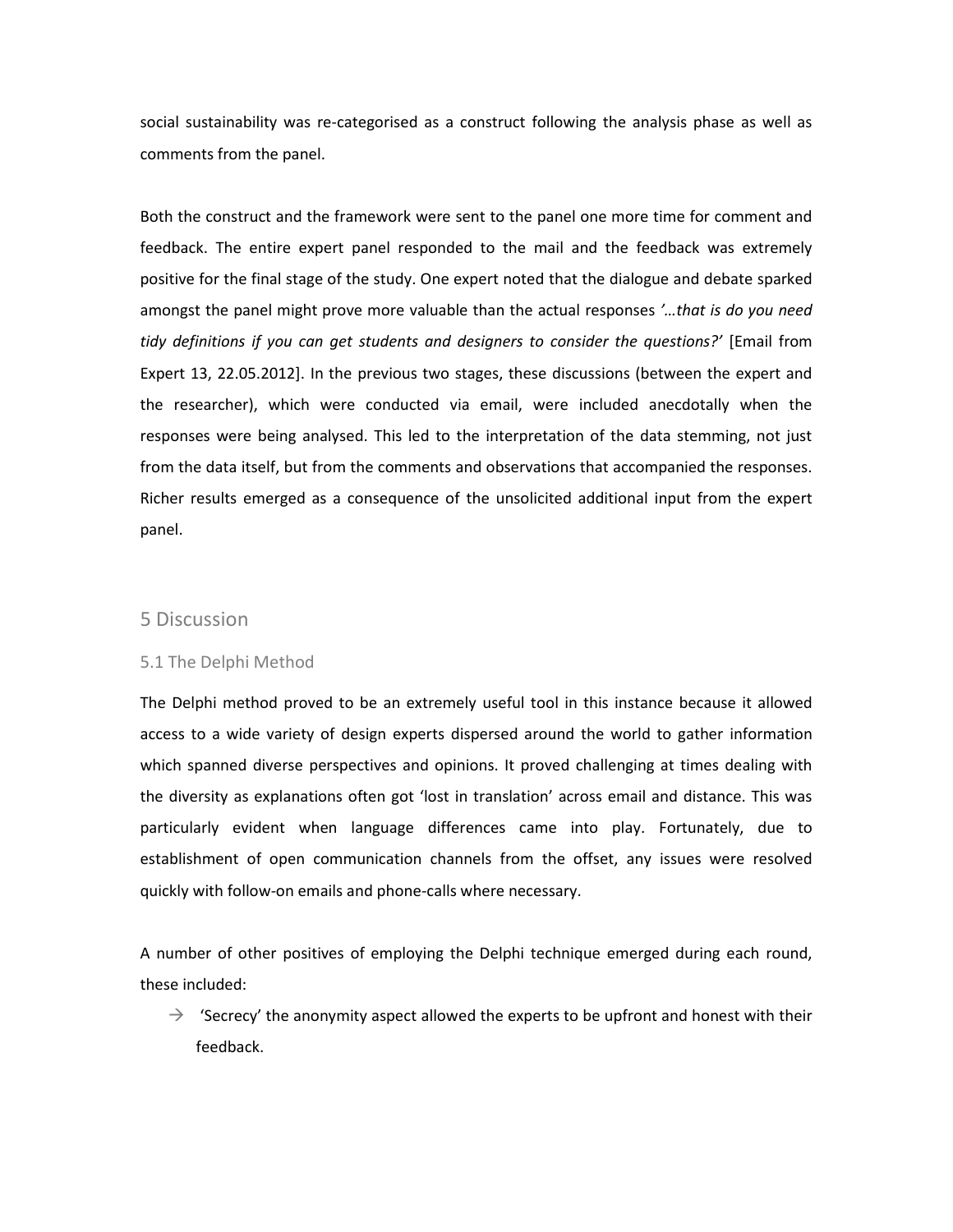- $\rightarrow$  The time between rounds allowed the participants to reflect on the topic and their opinions on the issues being raised.
- $\rightarrow$  The feedback loops ensured the experts could see their ideas being built upon and integrated into collective constructs and ideas [\(Miaskiewicz and Kozar, 2011\)](#page-19-13)

Perhaps the most interesting outcome of conducting the study was the enthusiasm with which the panel took part and how open and generous they were in sharing their knowledge, time and experience. Figure 6 below draws together some of the rich feedback offered by the experts over the three rounds. This evidences that there is a huge wealth of knowledge on the area of Social Sustainability that needs to be drawn together; designers just need to be given the opportunity to formulate and offer their thoughts in an open and dialogical platform.

#### Figure 6: Expert Panel Feedback

Despite the perspectives of the expert panel being diverse they tended to agree on the bigger issues e.g. that the constructs for social sustainability and the competencies needed to be pragmatic and action-oriented and that the definition for social sustainability in design couldn't be a definition. The experts often gave information above what was asked of them, this added to the richness of each round and informed the subsequent rounds. This indicates that the topic is relevant and necessary as the participants felt they had additional information to offer; which in turn enriched and expanded the discourse generated through the Delphi beyond initial expectations.

In order to build the data from the Delphi study into a usable format, both the construct for social sustainability and the constructs for the key competencies offered by the expert panel, required further clarification.

#### 5.2 Social Sustainability Construct

Undertaking the Delphi highlighted that it was too difficult (and perhaps unnecessary) to form a consensual 'definition' for social sustainability in design. It is too complex an issue that one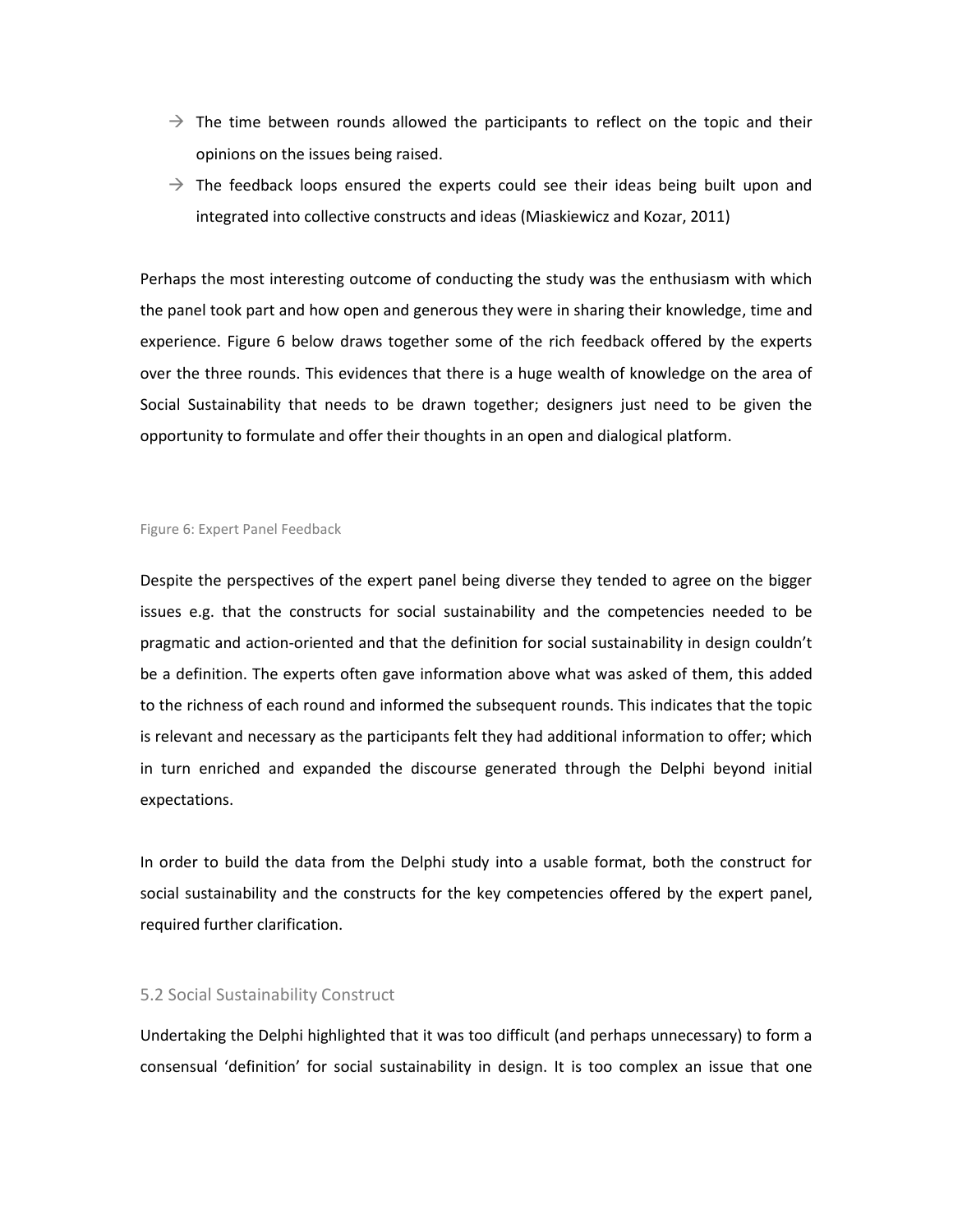definition could not be sufficient. As such, a construct is far more useful for the purposes of moving research forward [\(McKenzie, 2004\)](#page-19-3).

From a practical perspective the construct needed to be built into a more useful format that could be employed as a foundation for future design work. This way the construct would help designers and design educators to adopt a sustainability lens through which to view potential themes and briefs. In order to do this a set of codes or organisational themes were developed from Wiek et al.'s article [\(2011\)](#page-20-5) and distilled into Table 5 and then layered over the final construct (Figure 7).

|                | Code                                | <b>Sub Code</b>                                                                                                                                                                                                                               |
|----------------|-------------------------------------|-----------------------------------------------------------------------------------------------------------------------------------------------------------------------------------------------------------------------------------------------|
| 1              | Ability to Think                    | To think in the big picture, complex ideas, systems-thinking                                                                                                                                                                                  |
| $\overline{2}$ | Ability to Apply                    | To take the abstract ideas, navigate them, reconcile them,<br>negotiate the complexity and to create visions for<br>sustainable solutions.                                                                                                    |
| 3              | Ability to understand/<br>interpret | To understand complicated ideas and to draw together<br>disparate strands and perspectives. Intimate understanding of<br>complex systems.                                                                                                     |
| 4              | Ability to implement                | To put the understanding of the issues into action. Crossover<br>with 'Do', however, do is the real brass tacks of putting it<br>into action. Implement is the broader sense of getting the<br>preparation done and bringing about solutions. |
| 5              | Ability to Do                       | The time for talk is over! To put the rhetoric into action. To<br>really 'do'-get stuck in and make an effort to solve some of<br>the problems even if it isn't entirely successful.                                                          |
| 6              | Ability to work together            | To collectively implement ideas, being able to marry the<br>sophistication of collaboration with bringing about change.<br>To be able to facilitate, participate, lead, have empathy,<br>manage stakeholder collaboration.                    |

Table 1: Codes for Analysis of Social Sustainability in design construct [devised from [\(Wiek et al., 2011\)](#page-20-5)].

Figure 7: Social Sustainability in design construct [Rev.3]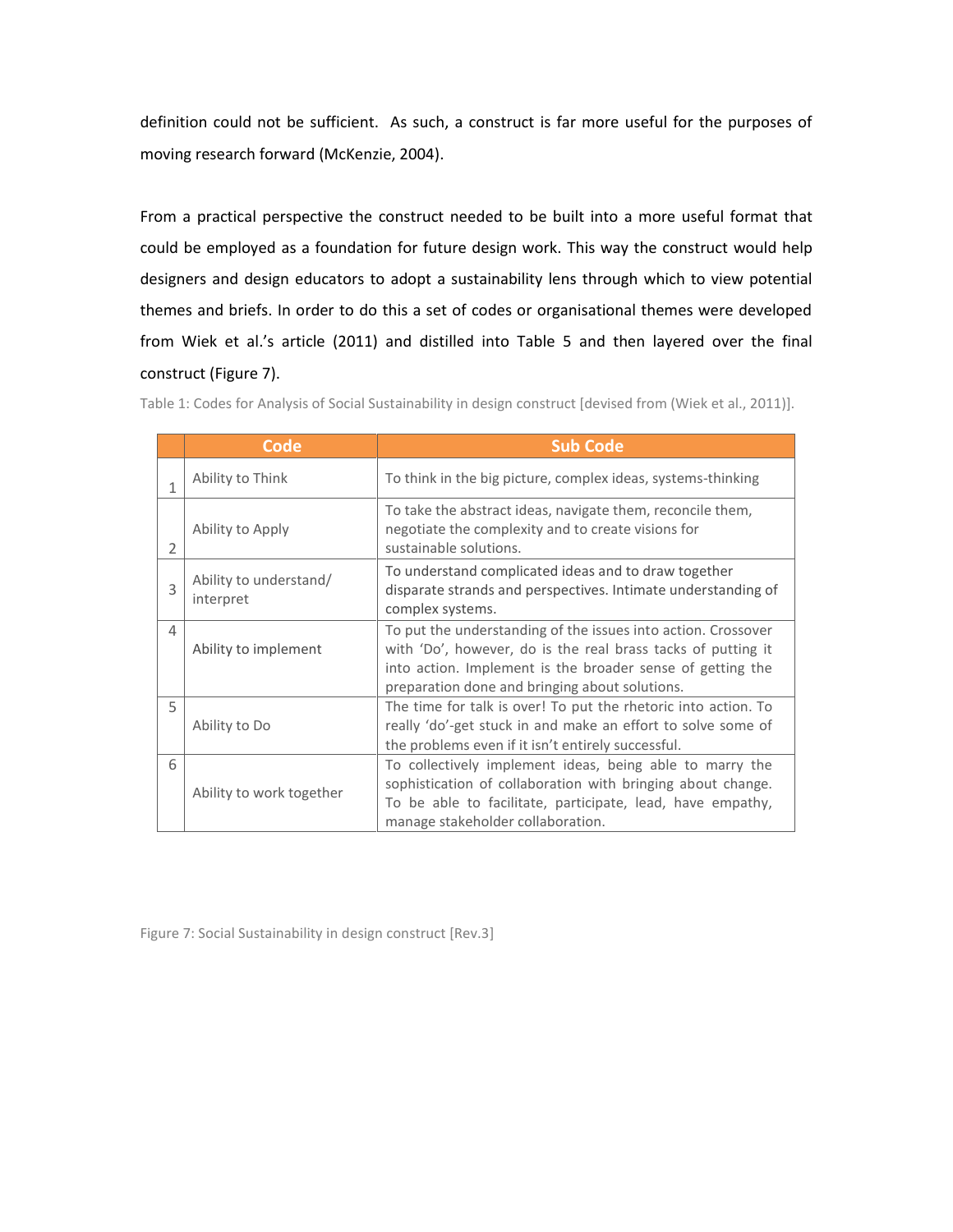With this coded construct, words and phrases can be selected and used as pragmatic building blocks for the development and exploration of project briefs. In an educational context, learning outcomes can be linked to these words/phrases, in order to allow participants to explore and develop the core competencies associated with them. In a professional capacity, designers can use the phrases/words to affect decision-making and idea selection throughout the design process.

#### 5.3 The Framework of key competencies for social sustainable in design

The competencies, that enable designers to address the complex challenges presented by sustainability, were determined through the literature review and revised by the panel of expert respondents in the Delphi Study. The descriptions emanating from the study had to lead to something practical and useful for future projects; similar to the construct. Following analysis it was clear that the competencies needed to be connected together as they are not stand alone skills and capacities. Collating the results from Round 1 and Round 2 we can see the emergence of relationships between the competencies (Figures 4 and 5). Connections between the competencies are embedded with both explicit and implicit links that involve personal and interpersonal behaviours [\(Wiek et al., 2011\)](#page-20-5). Some cannot exist without others and some follow as consequence of others (Figure 8).

The results from the final Round of the Delphi study were reviewed and collated into a number of descriptions or constructs. Keywords were highlighted in each description; these words had an action orientated focus, in-keeping with the pragmatic nature of the Social Sustainability construct. These words were combined and cross-over eliminated.

The combined descriptions were collated and a series of questions were generated under each competency that would enable designers to frame project briefs and evaluate design outcomes. In order to refine the framework, various measures for evaluating similar and related competencies were reviewed<sup>4</sup>.

 $\overline{\phantom{a}}$ 

<sup>4</sup> Wilder Collaboration Factors MATTESSICH, P. W., MURRAY-CLOSE, M. & MONSEY, B. R. (eds.) 2001. *Collaboration: What makes it work*: Amherst H. Wilder Foundation.; Watson Glaser Critical Thinking Appraisal; Critical Thinking Assessments ENNIS, R. H. 1985. A logical basis for measuring critical thinking skills. *Educational Leadership*, STERNBERG, R. J. & BARON, J. B. Ibid.A state-wide approach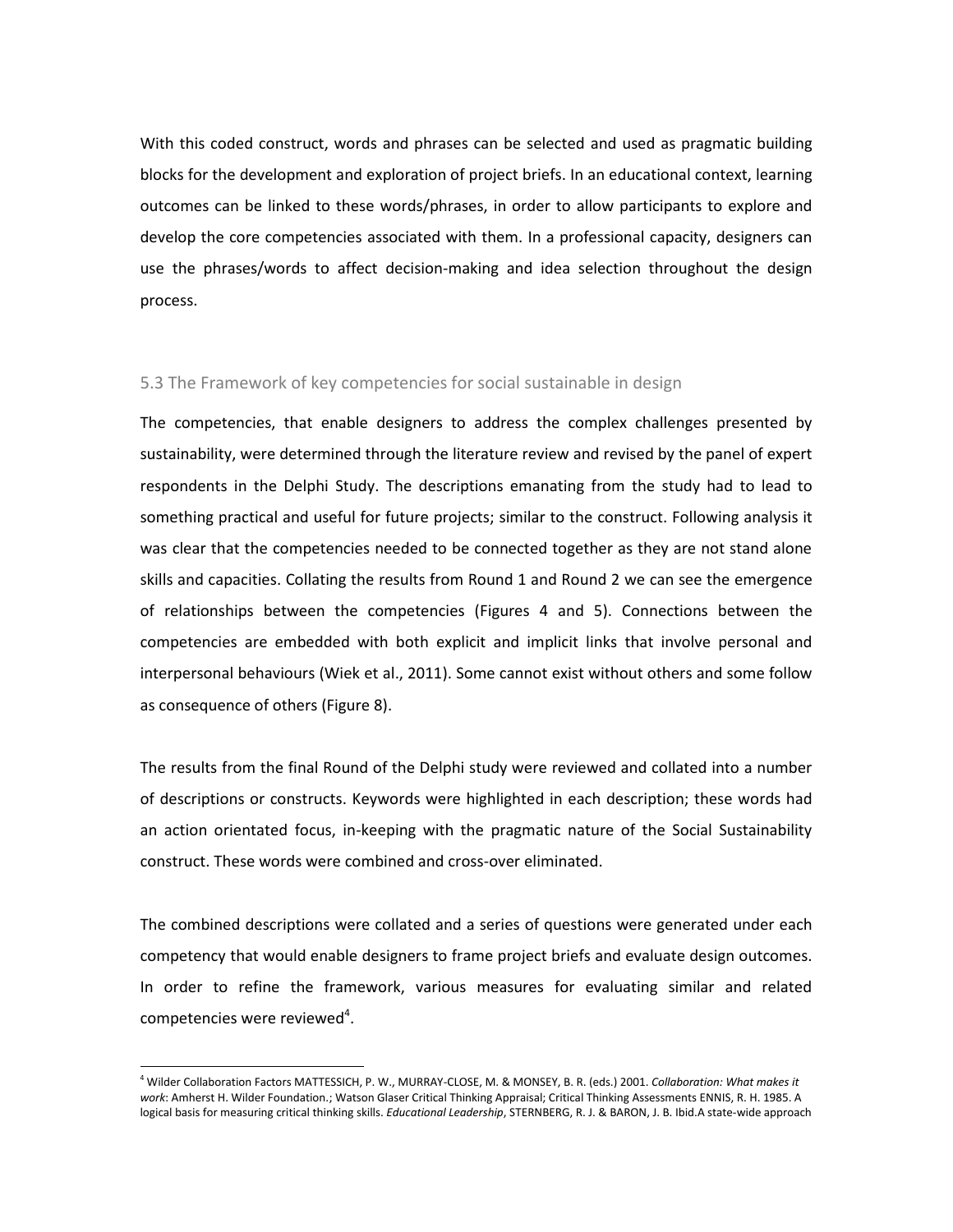This is not a comprehensive (nor is it intended to be a complete) list; generating a definitive list of the competencies is an impossibility [\(Barth et al., 2007\)](#page-18-1). Given the complexity and the everchanging nature of social issues, the framework is constantly evolving in a similar way to the construct. Thus, the most relevant and realisable competencies, within the context of current design practice, have been identified. Examining and refining the Framework, re-iterated that all the competencies for social sustainability in design can't be developed or encouraged in isolation. Each competency impacts on others and cannot occur without interaction and dialogue between participants in the collaboration. [Figure 8](#page-16-0) below illustrates the connections between the competencies under the three umbrella competencies of Communication, Interaction and Critical Questioning. Similar to the arrangement in [Figure 5](#page-11-0) a number of the competencies in Figure 8 fall under one or more of the umbrella competencies with two way exchanges running between them.

These interdependencies between the competencies force the recognition that they cannot be cultivated through a stand-alone educational project. Instead projects should brick on top of each other and increase in complexity incrementally. Resultantly the emergence of the competencies happens over a longer period of time, avoiding confusion or complication, and leads to a more lasting and transformative experience.

<span id="page-16-0"></span>Figure 8: Framework of competencies for Social Sustainability in design [Rev.3]

#### 5.4 Practical Applications for Design

l

The reality of developing the competencies is demonstrably more complex than 'doing' a design project, fulfilling a brief or listing a set of desired learner characteristics. For all, or some, of the competencies to be attained to any level, designers must be given the correct contexts and opportunities for restructuring old, and acquiring new, knowledge [\(McMahon, 2013\)](#page-19-16). The

to measuring critical thinking skills, ENNIS, R. H. An outline of goals for a critical thinking curriculum and its assessment. Sixth International Conference on Thinking 1994 MIT, Cambridge MA, ENNIS, R. 1993. Critical Thinking assessment. *Theory into Practice,* 32.; Higher Order Learning Rubrics PIERCE, W. Designing Rubrics for assessing higher order thinking. AFACCT, 2006 Columbia, MD.; Facione's Core Skills of Critical Thinking (Facione 2011); Sense-making (Dervin 1992, UNIVERSITY OF TWENTE. 2012. *Sense-making*  [Online]. Available:

http://www.utwente.nl/cw/theorieenoverzicht/Theory%20Clusters/Organizational%20Communication/Sensemaking.doc/ [Accessed 30.01.2012.; Valencia College Core Competencies VALENCIA COMMUNITY COLLEGE. 2011. *Valencia Core Competencies*  [Online]. Available: http://valenciacollege.edu/competencies/ [Accessed 27.06.2011, VALENCIA COMMUNITY COLLEGE 2006. Measuring my Critical thinking.; Blooms Taxonomy of Learning Domains (Clark 2011) and Hofstede's views on culture SCHADEWITZ, N. 2009. Design pattern for cross-cultural collaboration. *International Journal of Design,* 3**,** 37-53.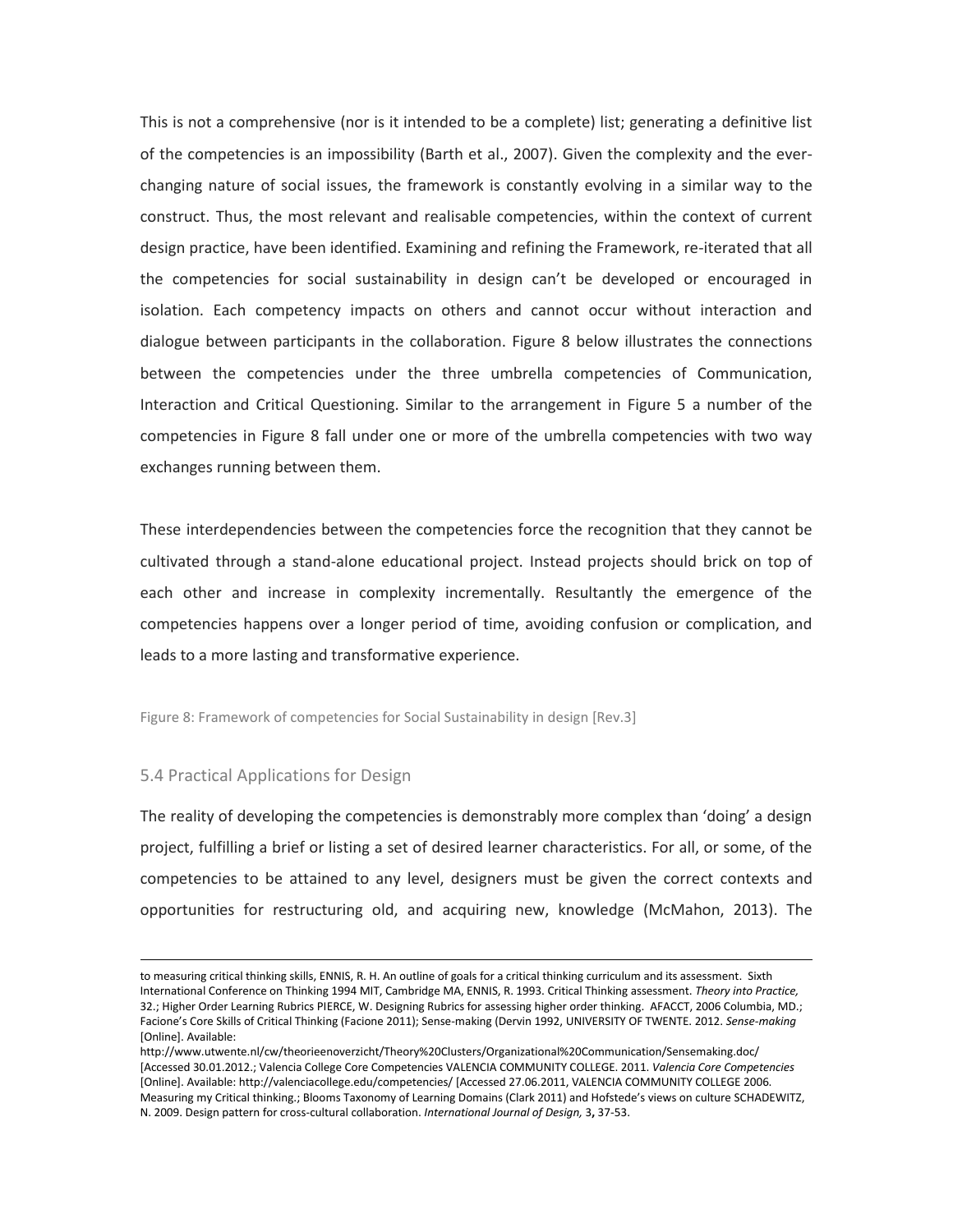competencies emerged when designers are exposed to new and different perspectives, and are challenged to navigate through the diverse opinions and processes these perspectives present.

As discussed by Barth et al. [\(2007\)](#page-18-1) the competencies cannot be taught instead they are learned. This learning can happen through real-life experiences that offer exposure to certain conditions such as diverse environments, industrial practice, people and cultures etc. [\(Brundiers et al.,](#page-18-5)  [2010\)](#page-18-5). The practical applications of both the construct and the competencies, beyond moving the debate forward, lie in their usefulness for building project briefs and evaluating design outcomes. This would be particularly useful education, as learning outcomes for projects can be built around the competency development and educators can explore how design students develop the competencies over time. Professionals can use the construct in particular to guide design directions and develop criteria to raise client awareness about sustainability issues.

# 6 Conclusions

Compiling the Delphi findings raised a number of interesting issues. While the majority of the experts agreed that there needed to be a base for social sustainability in design, some argued that current perspectives were too anthropocentric and were neither pragmatic nor measurable. The literature, unfortunately, further highlights that the challenge for design has changed over the past number of years ,with the negative impact of current consumption and production practices coming to the fore [\(Dewberry, 2011,](#page-19-5) [Tischner, 2008\)](#page-20-10). The outcomes from the Delphi Study have gone a way towards dispelling the some of the ambiguity and the iterative nature of the method itself ensured the results underwent several rounds of refinement based on the formal (questionnaires) and informal (conversations between the experts and the researcher) feedback. This rigorous approach made certain that the construct and framework are expressed in practical language with which designers are both familiar and comfortable. The construct aims to move beyond mere definition and into identifying key characteristics and '*the precise causal relationships between its various aspects'* [\(McKenzie, 2004\)](#page-19-3).

This research does not purport to present a definitive description of social sustainability or the competencies necessary for its implementation in design; rather it is offering working constructs that could be applied practically in the generation of design projects and also in the evaluation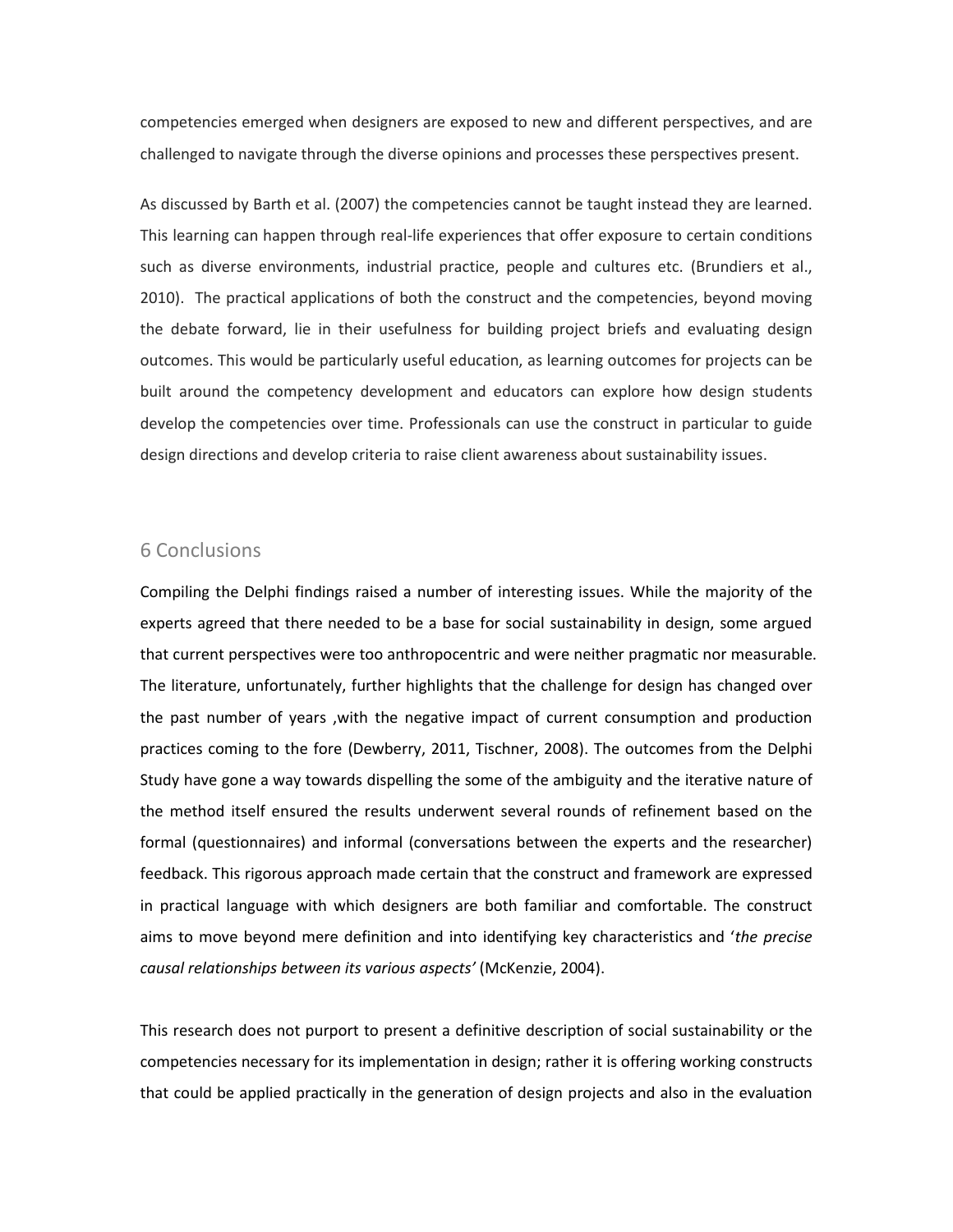of design solutions. It is a snapshot in time that can be adjusted, built upon and modified as the debate evolves and matures. This could go some way towards easing the complexity surrounding social issues that combine with environmental and economic competencies under the sustainable triple bottom line. However, if we de-couple the three tenets of sustainability and define them as separate agendas then, it could be argued, that we are countering the overall supposition of sustainable development, in that it is supposedly a holistic approach to addressing the impact of negative human behaviour. On this premise, the construct for social sustainability, alongside the Framework of competencies, presented in this paper, layers on top of the existing definition of Sustainable Design in an effort to move the agenda forward and open dialogical channels for discussion and debate. These discussions will encourage designers to examine the confluences of social, environmental and economic issues and within this exploration uncover the potential opportunities for design innovations it presents.

There is an apparent opportunity for designers, in both professional practice and in education, to use the design based Construct and Framework to underpin design briefs and evaluate ideas and concepts over the entire design process. Given that both are framed in action-oriented, dynamic and positive language it corroborates that Sustainable Design is not a barrier to design innovation, in fact it is a vehicle by which to implement it.

## 7 References

- <span id="page-18-1"></span>BARTH, M., GODEMANN, J., RIECKMANN, M. & STOLTENBERG, U. 2007. Developing key competencies for sustainable development in higher education. *International Journal of Sustainability in Higher Education,* 8**,** 416-430.
- <span id="page-18-5"></span>BRUNDIERS, K., WIEK, A. & REDMAN, C. L. 2010. Real-world learning opportunities in sustainability: from classroom into the real world. *International Journal of Sustainability in Higher Education,* 11**,** 308-324.
- <span id="page-18-0"></span>CASIMIR, G. & DUTILH, C. 2003. Sustainability: a gender studies perspective. *International Journal of Consumer Studies,* 27**,** 316-325.
- <span id="page-18-2"></span>CLAYTON, M. 1997a. Delphi: a techniqie to harness expert opinion for critical decisionmaking tasks in education. *Educational Psychology,* 17**,** 373-386.
- <span id="page-18-4"></span>CLAYTON, M. J. 1997b. Delphi: a technique to harness expert opinion for critical decision-making tasks in education. *Educational Psychology,* 17**,** 373-386.
- <span id="page-18-3"></span>COHEN, L., MANION, L. & MORRISON, K. 2000. *Research Methods in Education,* London & New York, Routledge Falmer.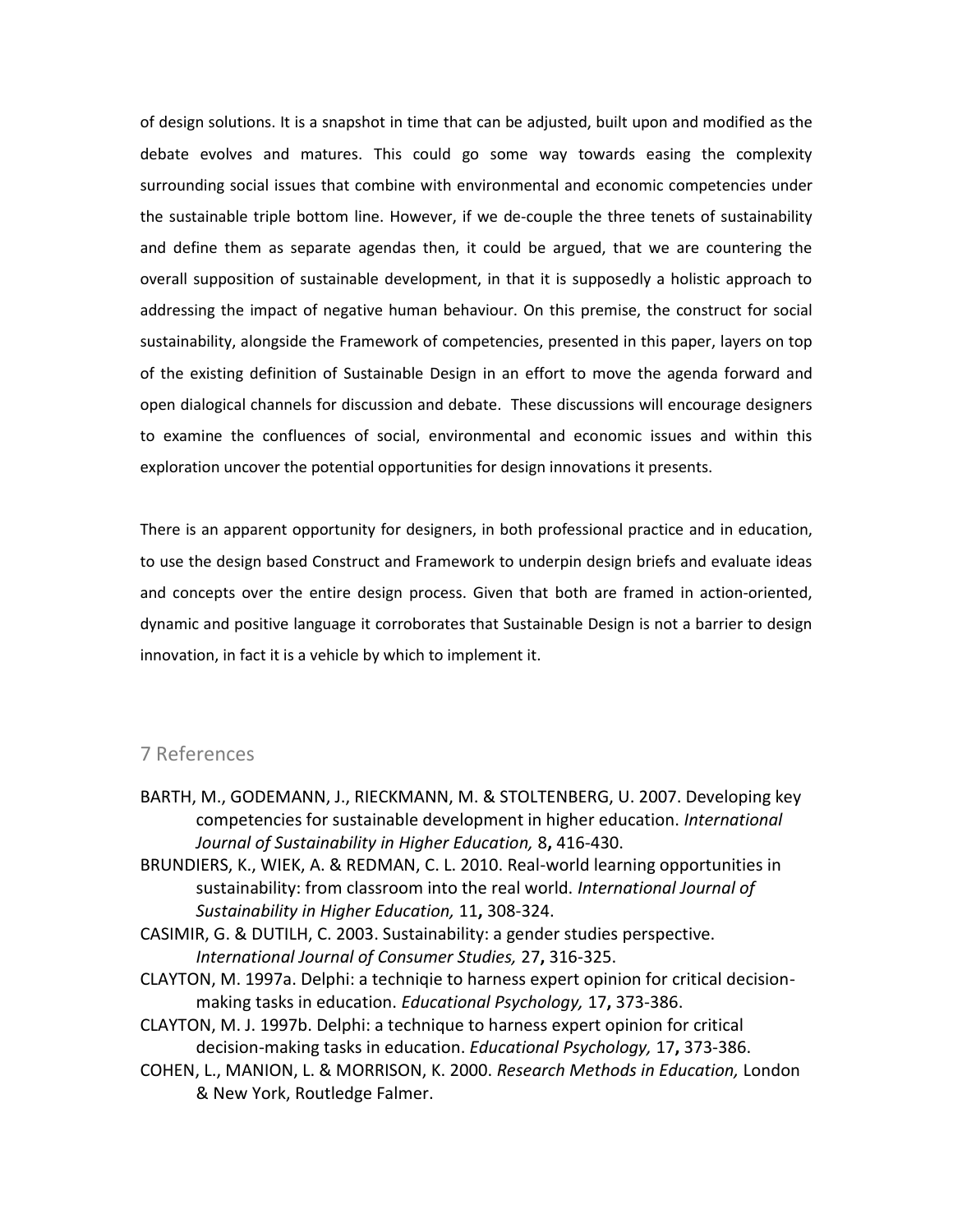<span id="page-19-5"></span>DEWBERRY, E. 2011. Developing an ecology of mind in design. *In:* SOCIETY, T. D. (ed.) *18th International Conference on Engineering Design (ICED 11).* Copenhagen.

- <span id="page-19-8"></span>DILNOT, C. 2009. Sustainability as a project of history. *In:* PREDAN, B. & POZAR, C. (eds.) *Sustainable alternatives in design.* Ljubljana: The Architecture Museum of Ljubljana.
- ENNIS, R. 1993. Critical Thinking assessment. *Theory into Practice,* 32.
- ENNIS, R. H. 1985. A logical basis for measuring critical thinking skills. *Educational Leadership*.
- ENNIS, R. H. An outline of goals for a critical thinking curriculum and its assessment. Sixth International Conference on Thinking 1994 MIT, Cambridge MA.
- <span id="page-19-0"></span>FINDELI, A. 2008. Sustainable Design: A critique of the current tripolar model. *The Design Journal,* 11**,** 301-322.
- <span id="page-19-15"></span>GRAY, D. E. 2009. *Doing research in the real world,* London, SAGE Publications Ltd.
- <span id="page-19-6"></span>GRIGGS, D., STAFFORD-SMITH, M., GAFFNEY, O., ROCKSTROM, J., OHMAN, M. C., SHYAMSUNDAR, P., STEFFEN, W., GLASER, G., KANIE, N. & NOBLE, I. 2013. Policy: Sustainable development goals for people and planet. *Nature,* 495**,** 305-307.
- <span id="page-19-14"></span>HSU, C.-C. & SANDFORD, B. A. 2007. Minimizing non-response in the Delphi process: How to respond to non-response. *Practical Assessment, Research and Evaluation,* 12.
- <span id="page-19-7"></span>IDEO 2008. Aligned for Sustainable Design: An A-B-C-D approach to making better products. *In:* IDEO (ed.). Business for Social Responsibility.
- <span id="page-19-9"></span>LANDETA, J. 2006. Current validity of the Delphi method in social sciences. *Technological Forecasting and Social Change,* 73**,** 467-482.
- <span id="page-19-1"></span>LILLEY, D. 2007. *Designing for behavioural change: reducing the social impacts of product use through design.* Doctoral Thesis, Loughborough University
- <span id="page-19-2"></span>LILLEY, D. 2009. Design for sustainable behaviour: strategies and perceptions. *Design Studies,* 30**,** 704-720.
- <span id="page-19-12"></span>LINSTONE, H. A. & TUROFF, M. (eds.) 2002. *The Delphi Method: Technique & Applications,* Boston: Addison-Wesley Publishing.
- <span id="page-19-10"></span>MARTIN, J. L., NORRIS, B. J., MURPHY, E. & CROWE, J. A. 2008. Medical device development: The challenge for ergonomics. *Applied Ergonomics,* 39**,** 271-283.
- MATTESSICH, P. W., MURRAY-CLOSE, M. & MONSEY, B. R. (eds.) 2001. *Collaboration: What makes it work*: Amherst H. Wilder Foundation.
- <span id="page-19-3"></span>MCKENZIE, S. 2004. Social Sustainability: towards some definitions. *Hawke Research Institute Working Papers Series* [Online]. [Accessed 03.02.2012].
- <span id="page-19-16"></span>MCMAHON, M. 2013. *Designed from the inside out.* PhD, University of Loughborough.
- <span id="page-19-13"></span>MIASKIEWICZ, T. & KOZAR, K. A. 2011. Personas and user-centered design: how can personas benefit product design processes? *Design Studies,* 32**,** 417-430.
- <span id="page-19-4"></span>NAGEL, R. L., PAPAPAS, E. C. & PIERRAKOS, O. 2012. On a vision to educating students in sustainability and design- The James Madison University School of Engineering approach. *Sustainability,* 4**,** 72-91.
- <span id="page-19-11"></span>O'NEILL, S., MURRAY, S. & CONBOY, K. 2009. A Delphi study on collaborative learning in distance education. *17th European Conference on Information Systems.* Verona, Italy.